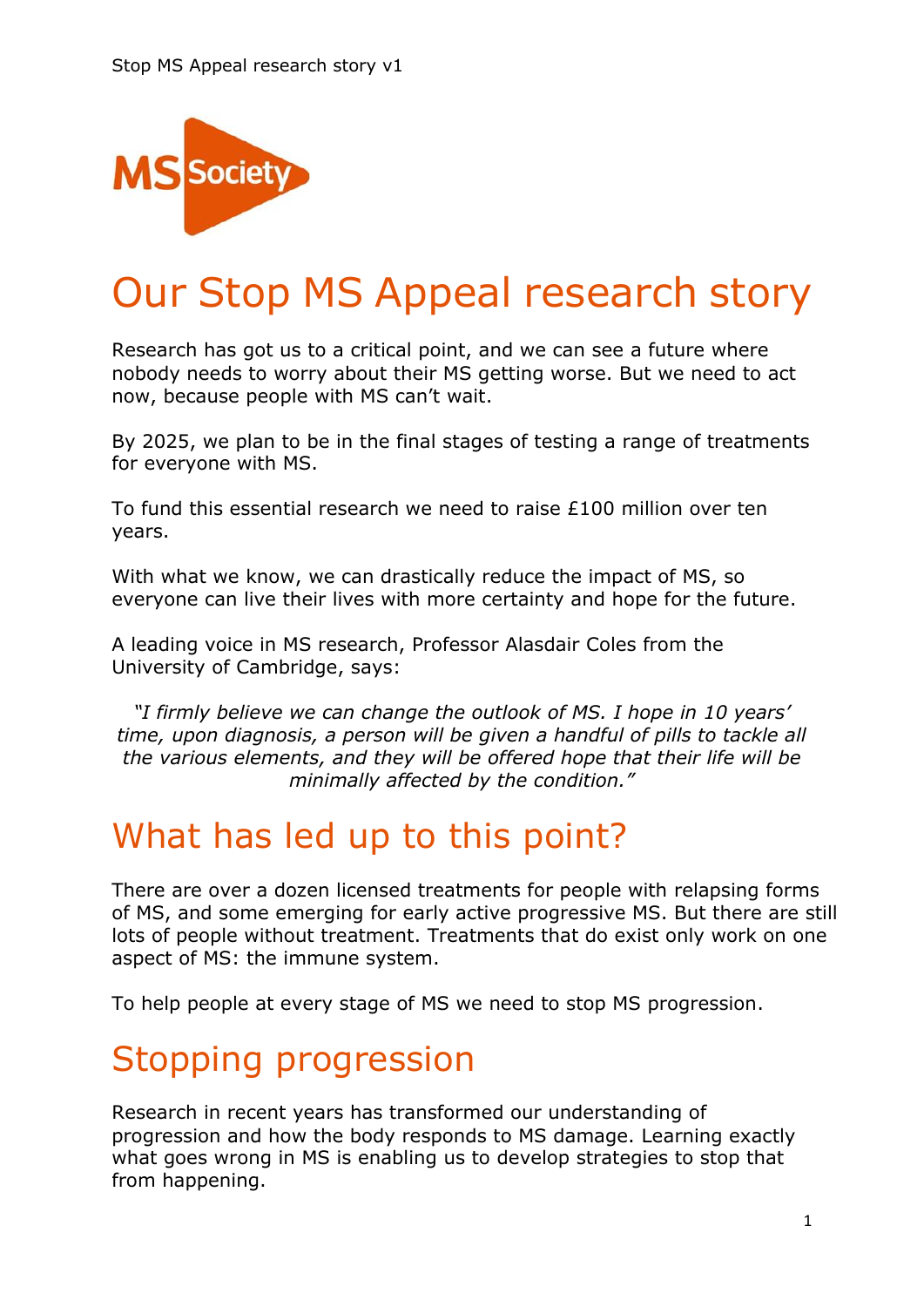### Two critical things we have learned

#### Myelin damage

When myelin is damaged it stops our nerves working properly. Messages from the brain and spinal cord to the rest of the body are disrupted, resulting in the many varied symptoms of MS.

#### Nerve loss

Once a nerve cell is lost it can't be replaced, although our brain will try to manage without it. To slow or stop progression, we need to develop treatments that protect the nerves from further damage.

Research has led to major advances in our understanding of MS. This means treatments that slow or stop disability for everyone with MS, including those with all progressive forms of the condition, are now a very real prospect.

## What's our plan to stop MS?

We are translating what we know about stopping immune attacks, repairing myelin, and protecting nerves into ways to find treatments that slow or stop MS progressing.

### Three steps to Stop MS

### 1. Stop immune attacks

The initial immune system attack is what damages myelin and causes the symptoms of relapsing MS. This is what existing disease modifying therapies (DMTs) focus on.

### 2. Repair myelin

Our researchers have identified ways for the brain to repair myelin. We are working to translate these discoveries into a potential treatment that can be taken into clinical trials.

### 3. Protect nerves from damage

We now know more about how nerves are damaged in MS, and can look into potential new drug targets to keep nerves strong and resilient.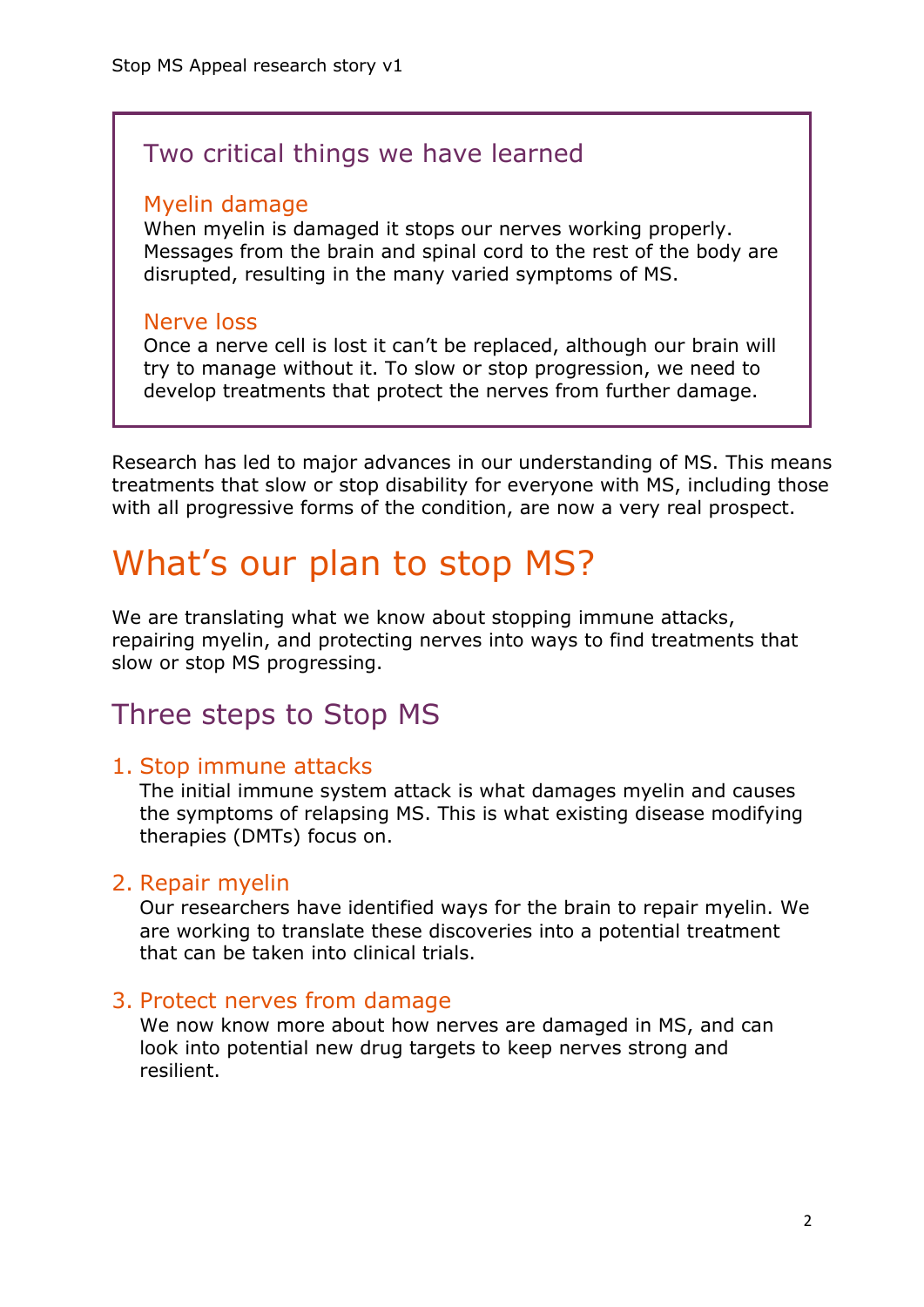

## Where will the funds we raise go?

We can see a future where nobody needs to worry about MS getting worse. The money we raise will fund critical research projects including:

- A first-of-its-kind MS clinical trials platform to to test and deliver effective treatments for people with progressive MS as quickly as possible.This is currently being designed and developed by an Expert Consortium of the brightest minds in science.
- Funding more innovative and groundbreaking projects in the UK through our responsive grant round and fellowships that support the best MS researchers
- Supporting vital research infrastructure and programmes like the MS Society Tissue Bank, the MS Society Cambridge Centre for Myelin Repair, the MS Society Edinburgh Centre for MS Research, and the UK MS Register

## Is it going to work?

We have all the elements we need to make this work. We've worked tirelessly with leading scientists to define our ambitions for this appeal. So we're confident that, with the right investment, we can revolutionise MS treatment. By the year 2025 we will have new treatments for progressive MS in end stage clinical trials.

We believe with our investment that MS treatment in the future will look completely different. People with MS will be prescribed not just one treatment, but a combination of therapies that work on multiple aspects of the condition, stopping immune attacks and relapses, protecting nerves from damage, and regenerating lost myelin.